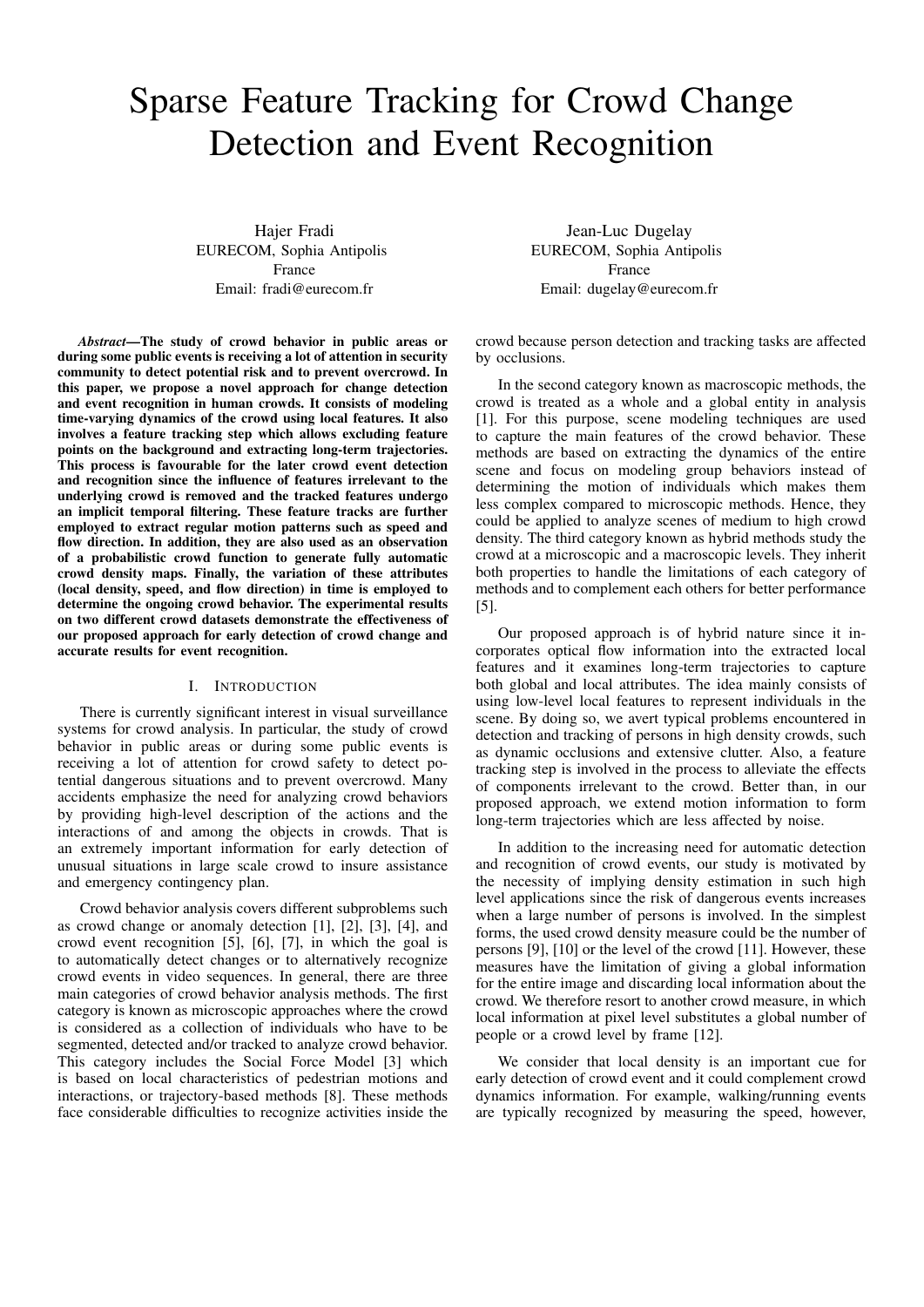it is also important to provide additional information about the number or the density of individuals moving at high speed. Other crowd events such as crowd formation/splitting have been analyzed using the direction of optical flow, again this information is not sufficient, because large number of individuals has to be involved and to participate to crowd formation. Another example that could justify the relevance of using crowd density for event characterization is the blocking situations in large scale crowd, in this case relying on motion information is not enough since there is no enough space to move, as a result the speed slows down. These examples illustrate the need to use density as additional cue for crowd event characterization, also it helps to localize crowded regions.

To achieve an improved overall performance, the additional information about local density is employed together with regular motion patterns as crowd attributes. These attributes which are first extracted from long-term trajectories, are modeled by histograms to describe the event or the behavior state of a motion crowd. Then, their application for crowd behavior analysis is demonstrated in two steps: First, the temporal stability of these attributes is used for crowd change detection. Second, crowd event recognition is carried out by classifying a feature vector concatenating these histograms.

The remainder of the paper is organized as follows: Section II presents our proposed sparse feature tracking framework based on extracting long-term trajectories of local features. Details about crowd attributes (local density and motion patterns) are given in Section III. In Section IV, we explain how to use these attributes in order to detect crowd change and to recognize crowd events. A detailed evaluation of our work follows in Section V. Finally, we briefly conclude and give an outlook of possible future works.

# II. CROWD TRACKING

Although there are different approaches to the tracking problem, their application in videos of high dense crowds remains a challenge. Actually, crowded scenes exhibit some particular characteristics rendering the problem of multi-target tracking more difficult than in scenes with few people, for instance, the small size of a target in crowds, occlusions caused by inter-object interactions, constant interactions among individuals, and full target occlusions that may occur (often for a long time) by other objects in the scene or by other targets.

All the aforementioned factors contribute to the loss of observation of the target objects in crowded videos, that justifies why conventional human detection or tracking paradigms fail in such cases. To overcome this problem, alternative solutions which consist of tracking particles [3], [6], [7] or local features [4] instead of pedestrians have been proposed. Other methods operate foreground masks and consider them as the regions of interest [2], [1], called activity area in [1].

In the following, our proposed approach for crowd tracking is presented. First, local features are extracted to infer the contents of each frame under analysis. Then, we perform local features tracking using the Robust Local Optical Flow algorithm from [13] and a point rejection step using forwardbackward projection. The remainder of this section describes each of these system components.

# *A. Extraction of local features*

Under the assumption that regions of low density crowd tend to present less dense local features compared to highdensity crowd, we propose to use local features as description of the crowd. For local features, we assess Features from Accelerated Segment Test (FAST) [14]. FAST has the advantage of being able to find small regions which are outstandingly different from their surrounding pixels. In addition, it was used in [15] to detect dense crowds from aerial images and the derived results demonstrate a reliable detection of crowded regions. This feature is compared to the classic detector Good Features to Track (GFT) [16], which is based on the detection of corners containing high frequency information in two dimensions and typically persist in an image despite object variations.

# *B. Local features tracking*

Local features tracking is performed by assigning motion information to the detected features. In our framework, we apply the Robust Local Optical Flow (RLOF) [13] [17], which computes accurate sparse motion fields by means of a robust norm<sup>1</sup>. A common problem in local optical flow estimation is the choice of feature points to be tracked. Depending on texture and local gradient information, these points often do not lie on the center of an object but rather at its borders and can thus be easily affected by other motion patterns or by occlusion. While RLOF handles these noise effects better than the standard Kanade-Lucas-Tomasi (KLT) feature tracker [18], it is still not prone against all errors. This is why we establish a forwardbackward verification scheme where the resulting position of a point is used as input to the same motion estimation step from the second frame into the first one. Points for which this "reverse motion" does not result in their respective initial position are discarded. For all other points, motion information is aggregated to form trajectories by connecting motion vectors computed on consecutive frames. This results a set of  $n_k$ trajectories in every time step  $k$ :

$$
\mathcal{T}_{k} = \{T_{1}^{k}, ..., T_{n_{k}}^{k}| =
$$
  

$$
T_{i}^{k} = \{X_{i}(k - \Delta t_{i}^{k}), Y_{i}(k - \Delta t_{i}^{k}), ..., X_{i}(k), Y_{i}(k)\}\}
$$
(1)

where  $\Delta t_i^k$  denotes temporal interval between the start and the current frames of a trajectory  $T_i^k$ .  $(X_i(k-\Delta t_i^k), Y_i(k-\Delta t_i^k)),$ and  $(X_i(k), Y_i(k))$  are the coordinates of the feature point in its start and current frames, respectively.

## III. CROWD EVENT ATTRIBUTES

We consider simultaneously local density, speed and orientation. These attributes are extracted within our proposed sparse feature tracking framework described in Section II. For local density, a probability density function (pdf) is computed on the positions of moving local features using a Gaussian kernel density, whereas, speed and orientation are extracted from motion vectors. An illustration of the modules of crowd attributes extraction is shown in Figure 1.

<sup>1</sup>www.nue.tu-berlin.de/menue/forschung/projekte/rlof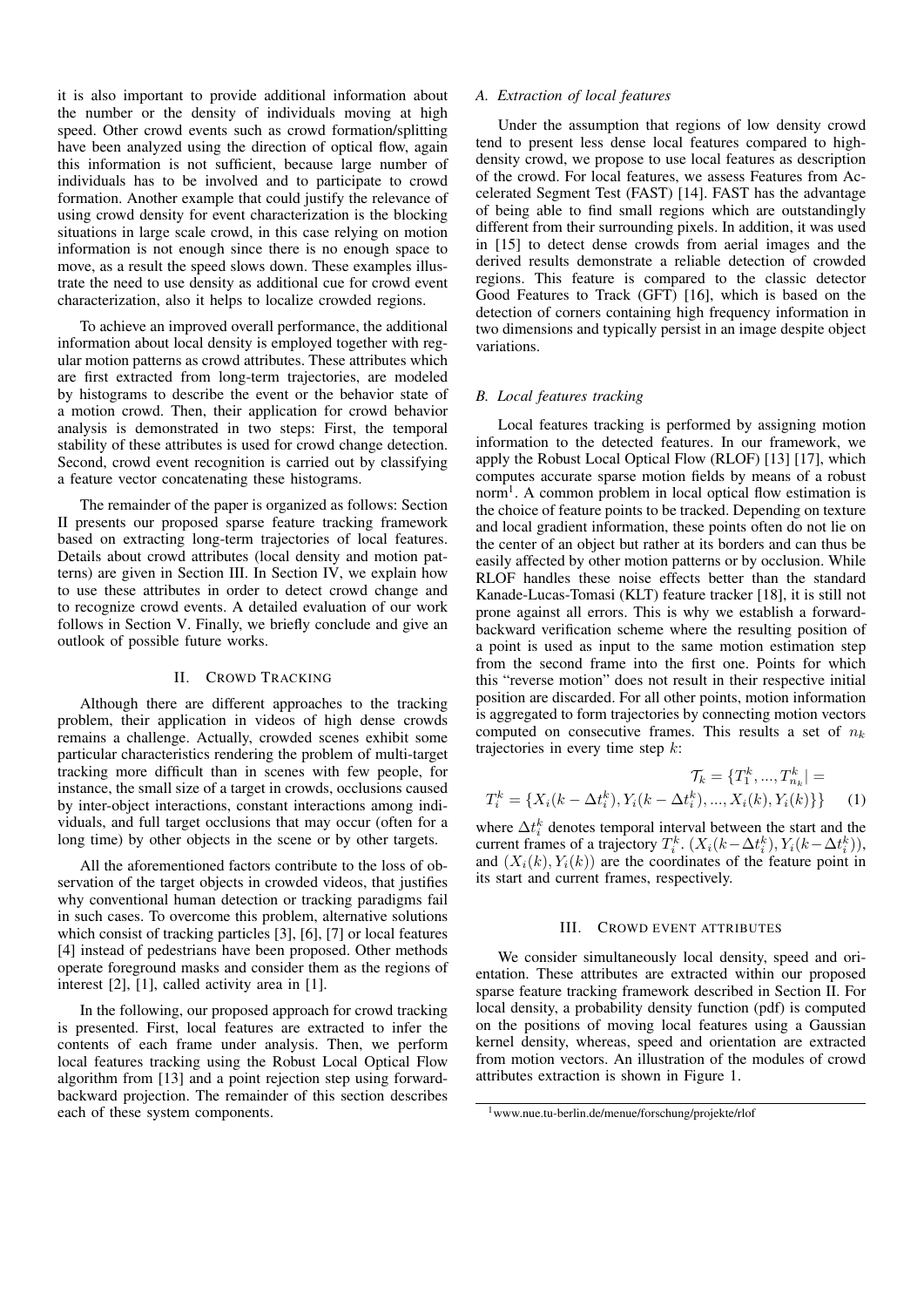

Fig. 1. Illustration of the proposed crowd attributes: crowd tracking using local features, estimation of crowd density map after distinction between moving (green) and static (red) features, estimation of speed and flow direction from motion vectors.

#### *A. Local crowd density*

Our proposed local crowd density is estimated by measuring how close local features are. This is based on the observation that the more local features come towards each other, the higher crowd density is perceived. Since the extracted local features defined in II-A contain components irrelevant to the crowd density, we need to add a separation step between foreground and background entities to our system. This feature selection process can be optimally done by computing the overall mean motion  $\Gamma_i^k$  of each trajectory  $T_i^k$ .  $\Gamma_j^k$  which overall linear motion  $\mathbf{r}_i$  or each diagectory  $\mathbf{r}_i$ .  $\mathbf{r}_j$  which denotes the mean of displacement between  $(k - \Delta t_i^k)^{th}$  and the current frame  $k$ , is compared to a small constant  $\zeta$ . Moving features are then identified by the relation  $\Gamma_i^k > \zeta$  while the others are considered as part of the static background.

After filtering out static features, the crowd density map is defined as a kernel density estimate based on the positions of the moving local features. For a given video sequence of N frames  $\{I_1, I_2, ..., I_N\}$ , if we consider a set of  $m_k$  moving local features extracted from a frame  $I_k$  at their respective locations  $\{(x_i, y_i), 1 \leq i \leq m_k\}$ , the corresponding density map  $C_k$  is defined as follows:

$$
C_k(x,y) = \frac{1}{\sqrt{2\pi}\sigma} \sum_{i=1}^{m_k} \exp\left(-\frac{(x-x_i)^2 + (y-y_i)^2}{2\sigma^2}\right) \tag{2}
$$

where  $\sigma$  is the bandwidth of the 2D Gaussian kernel.

The resulting crowd density map characterizes the spatial variations of the crowd thanks to the probability density function involved in the process. This spatial variation that arises across the frame conveys rich information about the distributions of pedestrians in the scene.

## *B. Crowd motion: Speed and Orientation*

The feature tracks defined in II are first used to show the spatial distributions of the crowd by estimating crowd density maps based on the positions of moving local features. Second, the same feature tracks are used to extract crowd motion information. It proceeds as follows: after filtering out static features (of zero trajectory lengths because they are stationary along frames, or of small trajectory lengths because of the noise in video acquisition, or dynamic background), for the remaining local features, the overall mean motion  $\Gamma_i^k$  is

compared to a certain threshold  $\beta$  set empirically according to image resolution and camera perspective. The trajectory is considered for further processing only if  $\Gamma_i^k > \beta$ . While other short-term trajectories of small length (occur because of tiny movement of crowd) are filtered out to not affect the computation of speed and orientation. The advantage of using trajectories instead of computing motion vectors between two consecutive frames is that outliers are filtered out and the overall motion information is less affected by noise.

Once the set of useful trajectories is determined, we restrict the history of each 2D trajectory over last few frames because otherwise by considering the whole trajectory an augmentation in the speed will not be detected early and also the flow direction might be less precise. For speed estimation, it is computed as the quotient of the trajectory length divided by the number of frames being tracked. For flow direction, we consider the orientation of motion vector formed by the start and the current position of the trajectory.

# IV. ABNORMAL CHANGE DETECTION AND EVENT RECOGNITION

Overall, the spatio-temporal crowd measures introduced by density maps and motion vectors convey rich information about the distributions and the movements of pedestrians in the scene which are strongly related to their behaviors. To perform that, we model the crowd attributes by histograms, see paragraph IV-A. Then, the application of these attributes for crowd behavior analysis is demonstrated in two steps: First, the variations of a measure of stability in time is used to detect change or abnormal event, see paragraph IV-B. Second, a feature vector concatenating these histograms is employed for event recognition, see paragraph IV-C.

#### *A. Crowd modeling*

Each crowd attribute is encoded by a 1D-histogram. Given the crowd density map  $C_k$  at a frame k, the local density information is quantized into  $N_d$  bins. We have chosen  $N_d = 5$ according to Polus definition [19] of crowd levels (free, restricted, dense, very dense and jammed flow). Then, to group together motion vectors of the same direction, we quantize the orientation  $\Theta$  into  $N_{\Theta}$  bins.  $N_{\Theta}$  is set to 8 bins, which results orientation bin size  $\Delta_{\Theta} = 45$  degrees. As proposed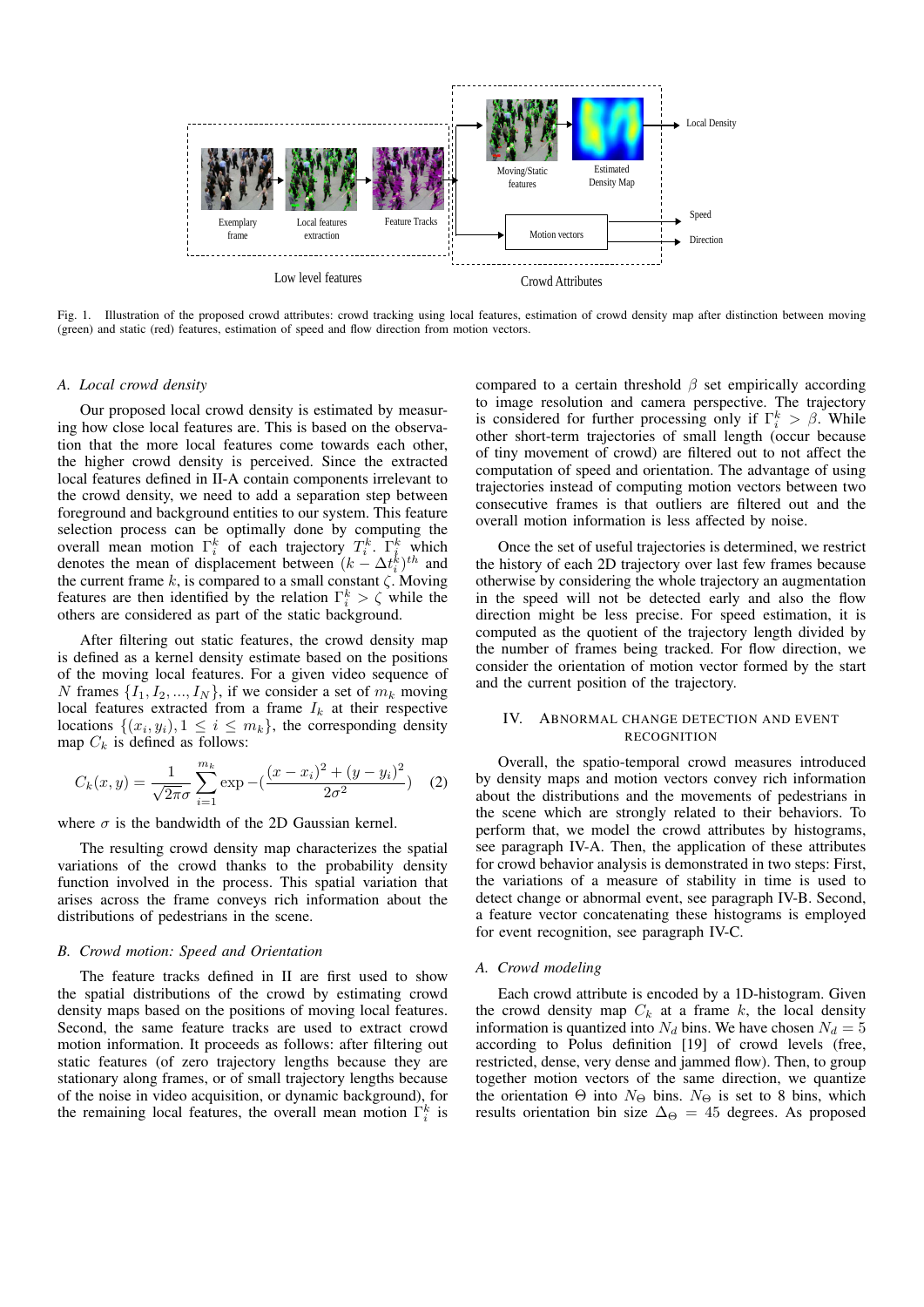in [2], the speed is quantized into  $N_s = 5$  classes: very slow, waking, walking fast, running, and running fast. It is important to note that speed changes can be also affected by perspective distortions, due to the fact that when people are getting away from the camera, their motion vectors are of small lengths. That is why, we rectify these effects on the speed.

## *B. Crowd Change Detection*

According to the procedure described so far, at each frame k, we obtain three histograms  $H_d(k)$ ,  $H_{\Theta}(k)$ , and  $H<sub>s</sub>(k)$  which denote, respectively, the histograms of density, orientation, and speed. If the motion patterns and the density of the crowd remain similar within a period of time, the corresponding histograms are similar as well. Whereas, if a change occurs in the crowd behavior, that would generate dissimilarities between the histograms.

For histogram comparison in time, we adapt the same strategy as in [2]: we compare the density and the motion patterns at each frame with those of a set of previous frames. For each histogram  $H_i(k)$  at time k, a similarity vector  $S_i(k)$ is defined as:

$$
S_i(k) = (C(H_i(k), H_i(k - \Delta t_1)),
$$
  

$$
C(H_i(k), H_i(k - \Delta t_2)), ..., C(H_i(k), H_i(k - \Delta t_n)))
$$
 (3)

n is the number of frames used in the comparison,  $\Delta t_i$  are the frame steps, and  $C$  is the histogram correlation defined between  $H_1$  and  $H_2$  as:

$$
C(H_1, H_2) = \frac{\sum_p (H_1(p) - \overline{H_1})(H_2(p) - \overline{H_2})}{\sqrt{\sum_p (H_1(p) - \overline{H_1})^2 \sum_p (H_2(p) - \overline{H_2})^2}}
$$
\n(4)

where  $\overline{H}$  is the mean value of H.

Similar to [2], we define the temporal stability  $\sigma_i(k)$  of each histogram  $H_i(k)$  as the weighted average of  $S_i(k)$ :

$$
\sigma_i(k) = \omega^T S_i(k),
$$
  

$$
\omega = \frac{1}{\sum_{j=1}^n e^{\lambda \Delta t_j}} (e^{-\lambda \Delta t_1}, e^{-\lambda \Delta t_2}, ..., e^{-\lambda \Delta t_n})
$$
 (5)

 $\lambda$  denotes the decay constant,  $\Delta t_i = j \Delta t$  ( $\Delta t$  is a constant).

In our approach, a change is detected if the similarity between the current frame and the previous frames for one of the crowd attributes (local density, speed, and orientation) is low. For this, we compare each temporal stability  $\sigma_i(k)$ ,  $1 \leq i \leq 3$  to an adaptive threshold  $\tau_i(k)$  computed as the half average of the temporal stability values  $\sigma_i$  between  $(k - \Delta t_1)$ and  $(\bar{k} - \Delta t_n)$ :

$$
\tau_i(k) = \frac{1}{2n} \sum_{j=1}^n \sigma_i(k - \Delta t_j)
$$
\n(6)

### *C. Event Recognition*

The proposed crowd attributes are also used to recognize crowd events. In particular, 6 crowd events are modeled; walking, running, evacuation, local dispersion, crowd formation and crowd splitting. In our framework, we propose to perform event recognition by classification. For testing, given a new

frame **x**, we aim at classifying it into one of the events  $y^* \in \mathcal{Y}$ , which maximizes the conditional probability:

$$
y^* = \arg\max_{y \in \mathcal{Y}} P(y|\mathbf{x}, \theta^*)
$$
 (7)

where  $\theta^*$  are learned from the training data. This can be performed by SVM classification, and for the feature vector, we concatenate the 3 histograms  $H_d(k)$ ,  $H_{\Theta}(k)$ , and  $H_s(k)$ into  $\mathcal{H}_k$ . For classification, we use Chi-Square kernel:

$$
K(\mathcal{H}_i, \mathcal{H}_j) = \sum_{I} \frac{\mathcal{H}_i(I) - \mathcal{H}_j(I))^2}{\mathcal{H}_i(I) + \mathcal{H}_j(I)}
$$
(8)

#### V. EXPERIMENTAL RESULTS

#### *A. Datasets*

First, for crowd change detection, we test our proposed approach on the publicly available UMN dataset [20], which has been widely used to distinguish between normal and abnormal crowd activities. The dataset comprises 11 videos in three indoor and outdoor scenes organized as follows: Videos 1:2 belong to scene 1, Videos 3:8 belong to scene 2, and the scene 3 consists of Videos 9:11. Each of these videos can be divided into normal and abnormal parts. Precisely, they illustrate different scenarios of escape events such as running in one direction, or people dispersing from a central point.

For the ground truth, as noticed in [2], [4], the labels of abnormal events shown in the videos are not accurate. There are some lags in the ground truth labels. To overcome this conflict, we use the labels of change detection of some videos from [2], [4], for the other videos we follow the same annotation strategy; we manually label the frame in which the crowd change occurs (for UMN dataset, once people start running).

For evaluating crowd event recognition, we test our method on PETS dataset [21], mainly on section S3, used to assess event recognition algorithms. This dataset comprises 4 video sequences of time-stamps 14:16, 14:27, 14:31 and 14:33, only the first view is used in our experiments. As noticed in [5], some sequences are composed of 2 video clips, this is the case of 14:16, 14:27, and 14:33, which results 7 videos in total. These videos depict 6 classes of crowd events: walking, running, formation (merging), splitting, evacuation, and dispersion. We annotate these videos with the 6 classes as it is shown in the following Table I.

| events     | video [frames]                             |
|------------|--------------------------------------------|
|            |                                            |
| walking    | seq.14:16-a [0-40], seq.14:16-b [0-56]     |
| running    | seq.14:16-a [41-107], seq.14:16-b [57-114] |
| evacuation | seq.14:33-b [24:66]                        |
| dispersion | seq.14:27-a [96:144], seq.14:27-b [86:134] |
| formation  | seq.14:33-a [0:180]                        |
| splitting  | seq.14:31 [58:130]                         |

TABLE I. GROUND TRUTH FOR EVENT RECONGITION: THE TIME INTERVALS INDICATE WHERE A SPECIFIC EVENT IS RECOGNIZED (FROM ITS FIRST FRAME TO THE LAST ONE)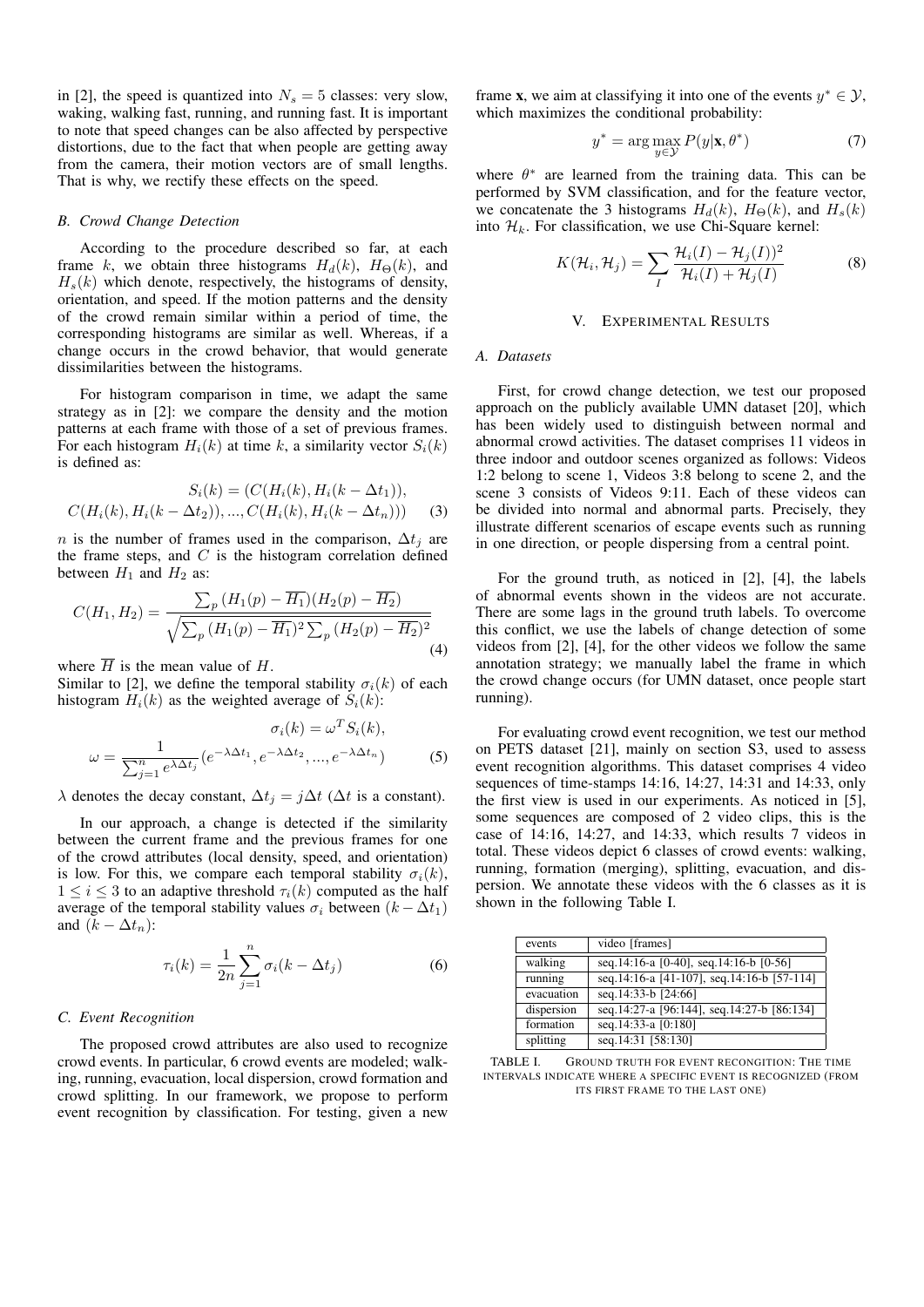## *B. Experiments and Analysis*

For quantitive evaluation of crowd change detection, we employ the relative mean frame error metric proposed in [6]:

$$
e_F = N_e / N_{fr} \tag{9}
$$

where  $N_{fr}$ ,  $N_e$  denote the total number of frames in the video, and the error frames, respectively, see Table II.

| Seq. UMN                   | Nb Frames | Ground<br>Truth | Our<br>Det.<br>changes | $e_F$    |
|----------------------------|-----------|-----------------|------------------------|----------|
|                            |           |                 |                        |          |
| Video1                     | 625       | 484             | 493                    | 0.0144   |
| Video2                     | 828       | 665             | 669                    | 0.0048   |
| Video3                     | 549       | 303             | 319                    | 0.0291   |
| $\overline{V}$ ideo4       | 685       | 563             | 582                    | 0.0277   |
| Video5                     | 769       | 492             | 512                    | 0.0260   |
| Video6                     | 579       | 450             | 466                    | 0.0276   |
| Video7                     | 895       | 734             | 754                    | 0.0223   |
| $\overline{\text{Video8}}$ | 667       | 454             | 471                    | 0.0255   |
| $\overline{\text{Video}}9$ | 658       | 551             | 551                    | $\Omega$ |
| Video10                    | 677       | 570             | 577                    | 0.0103   |
| Video11                    | 807       | 717             | $\overline{722}$       | 0.0062   |

TABLE II. COMPARISON OF OUR DETECTION RESULTS WITH THE GROUND TRUTH LABELS USING ERROR FRAME METRIC

As demonstrated in Table II, the comparison of our detection results with the ground truth labels shows satisfactory performance and rather accurate in most videos. In terms of  $e_F$  metric, the error is small in most videos. In some cases, the delay of some frames after that the event occurs because of our strategy of detection, in which an abnormal event is detected if the temporal stability is below the dynamic threshold (defined as half the average of temporal stabilities). This requires sometimes to be detected, which justifies the delay, however, our strategy is suitable to lower false alarms.

We also compare our results with other methods, namely, the Social Force Model (SFM) [3], the adjacency-matrix based clustering (AMC) [4], and the similarity metric based on 2Dhistograms decoupling speed and orientation in [2]. Figures 2, and 3 illustrate these comparisons on some videos of UMN dataset. In these figures, the green bar indicates normal events, and the red color denotes the detected or labeled abnormal event. These comparisons show that our method gives better results than SFM and comparable results regarding the two other methods. It is important to mention that UMN does not include events such as crowd formation/splitting, that could justifies that using only motion information (speed and orientation) could achieve satisfactory results. More tests on crowd events are required to demonstrate the usefulness of local crowd density as additional attribute.

Furthermore, precision and recall of our proposed approach are listed in Table III. We compare our results to (AMC) method [4], which also runs on the same dataset and labeled the ground truth manually. The conflict concerning the ground truth annotations impeded additional comparisons. This comparison shows that our method achieves comparable results in terms of recall. 100% is achieved in terms of precision which means zero false alarms for all videos, however, the evaluation in terms of precision is not provided for the compared method [4]. The lower recall rate (of small margin) of our method, is for the same reason mentioned before about time lags in the detection until the similarity metric becomes less than the dynamic threshold.

| Approach          | Recall $(\% )$ | Precision $(\% )$ |  |
|-------------------|----------------|-------------------|--|
| Proposed approach | 92.45          | 100               |  |
| AMC approach      | 94             | n/a               |  |

TABLE III. PERFORMANCE OF OUR PROPOSED CROWD CHANGE DETECTION METHOD IN TERMS OF RECALL AND PRECISION USING UMN DATASET COMPARED TO [4]

For crowd event recognition, we randomly split the dataset PETS. S3 into (75%) for training and (25%) for testing. This random split is done 10 times, and the following results are the average of these 10 iterations. For each test sample, the feature vector using the concatenation of the three histograms is identified as one of the six classes following one-vsone strategy. We obtain (99.54%) as classification accuracy. We also evaluate the recognition performance with confusion matrix, see Table IV.

Furthermore, we report the classification accuracy on the test set for each class separately, following one-vs-rest strategy, see Table V. As it is illustrated in these tables IV, and V, we achieve excellent results for all crowd events including crowd formation/splitting, which justifies the relevance of our proposed attributes.



Fig. 2. Results on Video1 of UMN [20] dataset (a) )The frame in which the crowd change occurs (b) The frame in which our method detects the crowd change (c) Comparisons of our result with [2] result and to the ground truth

## VI. CONCLUSION

In this paper, we proposed a novel approach to automatically detect abnormal crowd change and to recognize crowd events in video sequences based on analyzing some attributes of crowd tracks. The effectiveness of using local density together with motion information has been experimentally validated using videos from different crowd datasets. The results show good performance for early detection of crowd change, and accurate event recognition.

There are several possible extensions of this work: First, because crowd events have temporal structure, Hidden Markov Models (HMM) can tackle this classification better than SVM (classification per-frame which disregards temporal order) by capturing temporal patterns in the data. The small size of